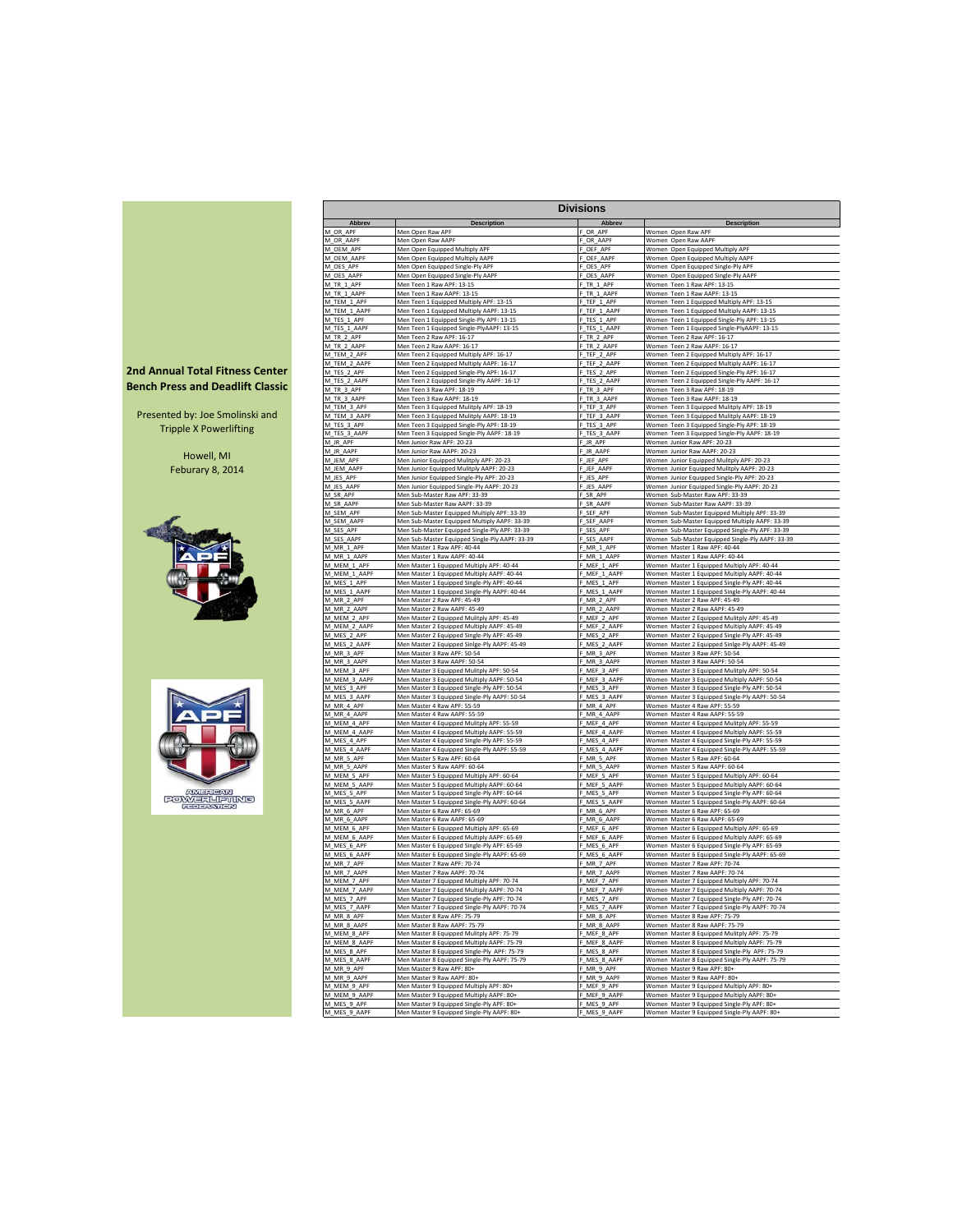| 08-Feb-14                   |     |                                  |                    |                      |                                         |                  |                  |                        |                             |                  |                       |                     |                                |                              |                    |                | 2nd Annual Total Fitness Center Bench Press and Deadlift Classic - Push Pull - kg Results |                                 |                             |
|-----------------------------|-----|----------------------------------|--------------------|----------------------|-----------------------------------------|------------------|------------------|------------------------|-----------------------------|------------------|-----------------------|---------------------|--------------------------------|------------------------------|--------------------|----------------|-------------------------------------------------------------------------------------------|---------------------------------|-----------------------------|
| Name                        | Age | Div                              | <b>BWt</b><br>(kg) | <b>WtCls</b><br>(kg) | Glossbrenne<br>$\overline{\phantom{a}}$ | Bench 1          | Bench 2          | Bench 3                | <b>Best</b><br>Bench        | Deadlift 1       | Deadlift 2            | Deadlift 3          | <b>Best</b><br><b>Deadlift</b> | Push<br>Pull<br><b>Total</b> | <b>Coeff Score</b> | Age &<br>Coeff | PI-Div-WtCl                                                                               | Team                            | <b>Notes</b>                |
| Arnold, Ross                |     | 66 M MR 6 AAPF                   | 105.9              | 110                  | 0.5699                                  | 127.5            | 137.5            | $-145$                 | 137.5                       | 160              | 175                   | 182.5               | 182.5                          | 320                          | 182.352            |                | 275.534 1-M MR 6 AAPF-110                                                                 | <b>Triple X Powerlifting</b>    |                             |
| Bryant, Thomas              |     | 19 M TR 3 AAPF                   | 97.6               | 100                  | 0.5875                                  | 112.5            | 120              | 127.5                  | 127.5                       | 182.5            | 192.5                 | 207.5               | 207.5                          | 335                          | 196.796            | 0.000          | 1-M TR 3 AAPF-100                                                                         | <b>PFP Powerlifting</b>         |                             |
| Clifford, Jim               |     | 23 M JR AAPF                     | 99.8               | 100                  | 0.5818                                  | 127.5            | 142.5            | 152.5                  | 152.5                       | 247.5            | 260                   | 272.5               | 272.5                          | 425                          | 247.265            | 0.000          | 1-M JR AAPF-100                                                                           |                                 |                             |
| Conner, Colten (jr)         |     | 22 M JR AAPF                     | 74                 | 75                   | 0.6955                                  | 102.5            | 125              | 135                    | 135                         | 160              | 197.5                 | $-215$              | 197.5                          | 332.5                        | 231.237            | 0.000          | 1-M JR AAPF-75                                                                            |                                 |                             |
| Conner, Colten (open)       |     | 22 M OR AAPF                     | 74                 | 75                   | 0.6955                                  | 102.5            | 125              | 135                    | 135                         | 160              | 197.5                 | $-215$              | 197.5                          | 332.5                        | 231.237            | 0.000          | 1-M OR AAPF-75                                                                            |                                 |                             |
| Eaton, Dan                  |     | 48 M MR 2 AAPF                   | 128.8              | 140                  | 0.5415                                  | 145              | $-177.5$         | $-177.5$               | 145                         | 200              | 220                   | 232.5               | 232.5                          | 377.5                        | 204.397            | 224.224        | 1-M MR 2 AAPF-140                                                                         | <b>Triple X Powerlifting</b>    |                             |
| Gastaris, Chris             |     | 45 M MR 2 AAPF                   | 80.2               | 82.5                 | 0.6567                                  | 135              | $-145$           | $-145$                 | 135                         | 165              | 190                   | 205                 | 205                            | 340                          | 223.278            | 235.558        | 1-M MR 2 AAPF-82.5                                                                        | Hunt Club                       |                             |
| Gearhart, Nathan            |     | 27 M OR AAPF                     | 107.7              | 110                  | 0.5660                                  | 125              | $-130$           | $-130$                 | 125                         | 230              | 250                   | $-265$              | 250                            | 375                          | 212.231            | 0.000          | 1-M OR AAPF-110                                                                           |                                 |                             |
| Huston, Clayton             |     | 19 M TR 3 APF                    | 127.6              | 140                  | 0.5427                                  | 140              | 160              | 167.5                  | 167.5                       | 145              | $-172.5$              | 172.5               | 172.5                          | 340                          | 184.518            | 0.000          | 1-M TR 3 APF-140                                                                          |                                 |                             |
| Koilis, Alfonse             |     | 21 M_JR_AAPF                     | 99                 | 100                  | 0.5838                                  | 125              | 137.5            | 0                      | 137.5                       | 227.5            | 247.5                 | 252.5               | 252.5                          | 390                          | 227.682            | 0.000          | 2-M JR AAPF-100                                                                           | <b>Triple X Powerlifting</b>    |                             |
| Mazer, Leslie               |     | 42 F MR 1 AAPF                   | 81.5               | 82.5                 | 0.7925                                  | 80               | $-85$            | $-85$                  | 80                          | 125              | 140                   | 150                 | 150                            | 230                          | 182.275            | 185.921        | 1-F MR 1 AAPF-82.5                                                                        | <b>PFP Powerlifting</b>         |                             |
| McCullough, Andy            |     | 22 M OR AAPF                     | 81.6               | 82.5                 | 0.6493                                  | $-125$           | $-132.5$         | 132.5                  | 132.5                       | 212.5            | 227.5                 | $-242.5$            | 227.5                          | 360                          | 233.730            | 0.000          | 1-M OR AAPF-82.5                                                                          | Central Michigan Powerlifting   |                             |
| McLean, Kristin             |     | 31 F OR AAPF                     | 64.2               | 67.5                 | 0.9358                                  | 32.5             | 40               | $-47.5$                | 40                          | 55               | 60                    | 70                  | 70                             | 110                          | 102.933            | 0.000          | 1-F OR AAPF-67.5                                                                          | <b>Triple X Powerlifting</b>    |                             |
| Pascarella, Michael         |     | 49 M MR 2 AAPF                   | 121.1              | 125                  | 0.5498                                  | 125              | 140              | 147.5                  | 147.5                       | 190              | 210                   | $-227.5$            | 210                            | 357.5                        | 196.554            | 218.764        | 1-M MR 2 AAPF-125                                                                         |                                 |                             |
| Reiffer, Sabrina            |     | 25 F OR APF                      | 86.5               | 90                   | 0.7645                                  | 80               | 85               | $-90$                  | 85                          | 180              | 190                   | 195                 | 195                            | 280                          | 214.060            | 0.000          | 1-F OR APF-90                                                                             | <b>Catalyst Training Center</b> | <b>Best Lifter - Female</b> |
| Rhodes, Tyler               |     | 16 M TR 2 AAPF                   | 79.4               | 82.5                 | 0.6612                                  | 70               | $-77.5$          | 77.5                   | 77.5                        | 135              | 142.5                 | 150                 | 150                            | 227.5                        | 150.423            | 0.000          | 1-M TR 2 AAPF-82.5                                                                        | <b>PFP Powerlifting</b>         |                             |
| Robyler, Derek              |     | 25 M OR AAPF                     | 97.3               | 100                  | 0.5883                                  | 152.5            | 162.5            | 170                    | 170                         | 247.5            | 265                   | 280                 | 280                            | 450                          | 264.713            | 0.000          | 1-M OR AAPF-100                                                                           | <b>Team Repz</b>                | <b>Best Lifter - Male</b>   |
| Shipley, Cliff G.           |     | 54 M MR 3 AAPF                   | 79.8               | 82.5                 | 0.6590                                  | 70               | 85               | 95                     | 95                          | 125              | 145                   | 147.5               | 147.5                          | 242.5                        | 159.795            | 192.394        | 1-M MR 3 AAPF-82.5                                                                        | <b>Team Repz</b>                |                             |
| Stone, Matt                 |     | 17 M TR 2 AAPF                   | 171.3              | SHW                  | 0.5083                                  | $-82.5$          | 82.5             | 87.5                   | 87.5                        | 137.5            | 147.5                 | 160                 | 160                            | 247.5                        | 125.803            | 0.000          | 1-M TR 2 AAPF-SHW                                                                         | <b>PFP Powerlifting</b>         |                             |
| Strahl, Evan (jr)           |     | 23 M JR APF                      | 106.1              | 110                  | 0.5687                                  | 137.5            | $-160$           | $-160$                 | 137.5                       | 240              | 277.5                 | $-290$              | 277.5                          | 415                          | 235.990            | 0.000          | 1-M JR APF-110                                                                            | <b>GV Strength Team</b>         |                             |
| Strahl, Evan (open)         |     | 23 M OR APF                      | 106.1              | 110                  | 0.5687                                  | 137.5            | $-160$           | $-160$                 | 137.5                       | 240              | 277.5                 | $-290$              | 277.5                          | 415                          | 235.990            | 0.000          | 1-M OR APF-110                                                                            | <b>GV Strength Team</b>         |                             |
| Tindal, Vince               |     | 32 M OR APF                      | 137.3              | 140                  | 0.5335                                  | 202.5            | $-215$           | $-215$                 | 202.5                       | 227.5            | 247.5                 | $-255$              | 247.5                          | 450                          | 240.053            | 0.000          | 1-M OR APF-140                                                                            |                                 |                             |
| Walraven, Garrett           |     | 23 M JR APF                      | 89.3               | 90                   | 0.6146                                  | $-142.5$         | 147.5            | $-160$                 | 147.5                       | 237.5            | 245                   | $-272.5$            | 245                            | 392.5                        | 241.211            | 0.000          | 1-M JR APF-90                                                                             |                                 |                             |
| Willey, Nicholas            |     | 17 M_TR_2_AAPF                   | 107.2              | 110                  | 0.5668                                  | $-92.5$          | 92.5             | $-102.5$               | 92.5                        | 150              | 165                   | 175                 | 175                            | 267.5                        | 151.606            | 0.000          | 1-M TR 2 AAPF-110                                                                         | <b>PFP Powerlifting</b>         |                             |
| Wilson, Nick                |     | 19 M TR 3 AAPF                   | 81.5               | 82.5                 | 0.6498                                  | 102.5            | 115              | $-120$                 | 115                         | 165              | 185                   | 200                 | 200                            | 315                          | 204.671            | 0.000          | 1-M TR 3 AAPF-82.5                                                                        | <b>Triple X Powerlifting</b>    | Best Lifter - Teen          |
| Young, Sara                 |     | 48 F MR 2 AAPF                   | 74.8               | 75                   | 0.8376                                  | 62.5             | 67.5             | $-72.5$                | 67.5                        | 132.5            | $-147.5$              | $-147.5$            | 132.5                          | 200                          | 167.520            |                | 183.769 1-F MR 2 AAPF-75                                                                  |                                 |                             |
|                             |     |                                  |                    |                      |                                         |                  |                  |                        |                             |                  |                       |                     |                                |                              |                    |                |                                                                                           |                                 |                             |
| 08-Feb-14                   |     |                                  |                    |                      |                                         |                  |                  |                        |                             |                  |                       |                     |                                |                              |                    |                | 2nd Annual Total Fitness Center Bench Press and Deadlift Classic - Push Pull - Ib Results |                                 |                             |
| Name                        | Age | Div                              | <b>BWt</b><br>(kg) | <b>WtCls</b><br>(kg) | ssbrenne<br>$\overline{\phantom{a}}$    | Bench 1          | Bench 2          | Bench 3                | <b>Best</b><br><b>Bench</b> | Deadlift 1       | Deadlift <sub>2</sub> | Deadlift 3          | Best<br><b>Deadlift</b>        | Push<br>Pull<br><b>Total</b> | <b>Coeff Score</b> | Age &<br>Coeff | <b>PI-Div-WtCl</b>                                                                        | Team                            | <b>Notes</b>                |
| Arnold, Ross                |     | 66 M MR 6 AAPF                   | 105.9              | 110                  | 0.5699                                  | 281.09           | 303.13           | $-319.67$              | 303.13                      | 352.74           | 385.81                | 402.34              | 402.34                         | 705.47                       | 182.352            |                | 275.534 1-M MR 6 AAPF-110                                                                 | <b>Triple X Powerlifting</b>    |                             |
| Bryant, Thomas              |     | 19 M TR 3 AAPF                   | 97.6               | 100                  | 0.5875                                  | 248.02           | 264.55           | 281.09                 | 281.09                      | 402.34           | 424.39                | 457.45              | 457.45                         | 738.54                       | 196.796            | 0.000          | 1-M TR 3 AAPF-100                                                                         | <b>PFP Powerlifting</b>         |                             |
| Clifford, Jim               |     | 23 M JR AAPF                     | 99.8               | 100                  | 0.5818                                  | 281.09           | 314.16           | 336.20                 | 336.20                      | 545.64           | 573.20                | 600.75              | 600.75                         | 936.96                       | 247.265            | 0.000          | 1-M JR AAPF-100                                                                           |                                 |                             |
| Conner, Colten (jr)         |     | 22 M_JR_AAPF                     | 74                 | 75                   | 0.6955                                  | 225.97           | 275.58           | 297.62                 | 297.62                      | 352.74           | 435.41                | -473.99             | 435.41                         | 733.03                       | 231.237            | 0.000          | 1-M JR AAPF-75                                                                            |                                 |                             |
| Conner, Colten (open)       |     | 22 M OR AAPF                     | 74                 | 75                   | 0.6955                                  | 225.97           | 275.58           | 297.62                 | 297.62                      | 352.74           | 435.41                | -473.99             | 435.41                         | 733.03                       | 231.237            | 0.000          | 1-M OR AAPF-75                                                                            |                                 |                             |
| Eaton, Dan                  |     | 48 M MR 2 AAPF                   | 128.8              | 140                  | 0.5415                                  | 319.67           | $-391.32$        | $-391.32$              | 319.67                      | 440.92           | 485.01                | 512.57              | 512.57                         | 832.24                       | 204.397            | 224.224        | 1-M MR 2 AAPF-140                                                                         | <b>Triple X Powerlifting</b>    |                             |
| Gastaris, Chris             |     | 45 M MR 2 AAPF                   | 80.2               | 82.5                 | 0.6567                                  | 297.62           | $-319.67$        | $-319.67$              | 297.62                      | 363.76           | 418.87                | 451.94              | 451.94                         | 749.56                       | 223.278            | 235.558        | 1-M MR 2 AAPF-82.5                                                                        | <b>Hunt Club</b>                |                             |
| Gearhart, Nathan            |     | 27 M OR AAPF                     | 107.7              | 110                  | 0.5660                                  | 275.58           | $-286.60$        | $-286.60$              | 275.58                      | 507.06           | 551.15                | $-584.22$           | 551.15                         | 826.73                       | 212.231            | 0.000          | 1-M OR AAPF-110                                                                           |                                 |                             |
| Huston, Clayton             |     | 19 M_TR_3_APF                    | 127.6              | 140                  | 0.5427                                  | 308.64           | 352.74           | 369.27                 | 369.27                      | 319.67           | $-380.29$             | 380.29              | 380.29                         | 749.56                       | 184.518            | 0.000          | 1-M_TR_3_APF-140                                                                          |                                 |                             |
| Koilis, Alfonse             |     | 21 M JR AAPF                     | 99                 | 100                  | 0.5838                                  | 275.58           | 303.13           | 0.00                   | 303.13                      | 501.55           | 545.64                | 556.66              | 556.66                         | 859.79                       | 227.682            | 0.000          | 2-M JR AAPF-100                                                                           | <b>Triple X Powerlifting</b>    |                             |
| Mazer, Leslie               |     | 42 F MR 1 AAPF                   | 81.5               | 82.5                 | 0.7925                                  | 176.37           | $-187.39$        | $-187.39$              | 176.37                      | 275.58           | 308.64                | 330.69              | 330.69                         | 507.06                       | 182.275            | 185.921        | 1-F MR 1 AAPF-82.5                                                                        | <b>PFP Powerlifting</b>         |                             |
| McCullough, Andy            |     | 22 M OR AAPF                     | 81.6               | 82.5                 | 0.6493                                  | 275.58           | $-292.11$        | 292.11                 | 292.11                      | 468.48           | 501.55                | 534.62              | 501.55                         | 793.66                       | 233.730            | 0.000          | 1-M OR AAPF-82.5                                                                          | Central Michigan Powerlifting   |                             |
| McLean, Kristin             |     | 31 F OR AAPF                     | 64.2               | 67.5                 | 0.9358                                  | 71.65            | 88.18            | $-104.72$              | 88.18                       | 121.25           | 132.28                | 154.32              | 154.32                         | 242.51                       | 102.933            | 0.000          | 1-F OR AAPF-67.5                                                                          | <b>Triple X Powerlifting</b>    |                             |
| Pascarella, Michael         |     | 49 M MR 2 AAPF                   | 121.1              | 125                  | 0.5498                                  | 275.58           | 308.64           | 325.18                 | 325.18                      | 418.87           | 462.97                | $-501.55$           | 462.97                         | 788.14                       | 196.554            | 218.764        | 1-M MR 2 AAPF-125                                                                         |                                 |                             |
| Reiffer, Sabrina            |     | 25 F OR APF                      | 86.5               | 90                   | 0.7645                                  | 176.37           | 187.39           | 198.41                 | 187.39                      | 396.83           | 418.87                | 429.90              | 429.90                         | 617.29                       | 214.060            | 0.000          | 1-F OR APF-90                                                                             | <b>Catalyst Training Center</b> | <b>Best Lifter - Female</b> |
| Rhodes, Tyler               |     | 16 M TR 2 AAPF                   | 79.4               | 82.5                 | 0.6612                                  | 154.32           | $-170.86$        | 170.86                 | 170.86                      | 297.62           | 314.16                | 330.69              | 330.69                         | 501.55                       | 150.423            | 0.000          | 1-M TR 2 AAPF-82.5                                                                        | <b>PFP Powerlifting</b>         |                             |
| Robyler, Derel              |     | 25 M OR AAPF                     | 97.3               | 100                  | 0.5883                                  | 336.20           | 358.25           | 374.78                 | 374.78                      | 545.64           | 584.22                | 617.29              | 617.29                         | 992.07                       | 264.713            | 0.000          | 1-M OR AAPF-100                                                                           | <b>Team Repz</b>                | <b>Best Lifter - Male</b>   |
| Shipley, Cliff G.           |     | 54 M_MR_3_AAPF                   | 79.8               | 82.5                 | 0.6590                                  | 154.32           | 187.39           | 209.44                 | 209.44                      | 275.58           | 319.67                | 325.18              | 325.18                         | 534.62                       | 159.795            | 192.394        | 1-M MR_3_AAPF-82.5                                                                        | <b>Team Repz</b>                |                             |
| Stone, Matt                 |     | 17 M TR 2 AAPF                   | 171.3              | SHW                  | 0.5083                                  | $-181.88$        | 181.88           | 192.90                 | 192.90                      | 303.13           | 325.18                | 352.74              | 352.74                         | 545.64                       | 125.803            | 0.000          | 1-M TR 2 AAPF-SHW                                                                         | <b>PFP Powerlifting</b>         |                             |
| Strahl, Evan (jr)           |     | 23 M JR APF                      | 106.1              | 110                  | 0.5687                                  | 303.13           | $-352.74$        | $-352.74$              | 303.13                      | 529.10           | 611.78                | $-639.33$           | 611.78                         | 914.91                       | 235.990            | 0.000          | 1-M JR APF-110                                                                            | <b>GV Strength Team</b>         |                             |
| Strahl, Evan (open)         |     | 23 M OR APF                      | 106.1              | 110                  | 0.5687                                  | 303.13           | $-352.74$        | 352.74                 | 303.13                      | 529.10           | 611.78                | $-639.33$           | 611.78                         | 914.91                       | 235.990            | 0.000          | 1-M OR APF-110                                                                            | <b>GV Strength Team</b>         |                             |
| Tindal, Vince               |     | 32 M OR APF                      | 137.3              | 140                  | 0.5335                                  | 446.43           | $-473.99$        | 473.99                 | 446.43                      | 501.55           | 545.64                | $-562.17$           | 545.64                         | 992.07                       | 240.053            | 0.000          | 1-M OR APF-140                                                                            |                                 |                             |
| Walraven, Garrett           |     | 23 M JR APF                      | 89.3               | 90                   | 0.6146                                  | $-314.16$        | 325.18           | 352.74                 | 325.18                      | 523.59           | 540.13                | $-600.75$           | 540.13                         | 865.31                       | 241.211            | 0.000          | 1-M JR APF-90                                                                             |                                 |                             |
| Willey, Nicholas            |     | 17 M TR 2 AAPF                   | 107.2              | 110                  | 0.5668                                  | 203.93           | 203.93           | 225.97                 | 203.93                      | 330.69           | 363.76                | 385.81              | 385.81                         | 589.73                       | 151.606            | 0.000          | 1-M TR 2 AAPF-110                                                                         | <b>PFP Powerlifting</b>         |                             |
| Wilson, Nick<br>Young, Sara |     | 19 M TR 3 AAPF<br>48 F MR 2 AAPF | 81.5<br>74.8       | 82.5<br>75           | 0.6498<br>0.8376                        | 225.97<br>137.79 | 253.53<br>148.81 | $-264.55$<br>$-159.83$ | 253.53<br>148.81            | 363.76<br>292.11 | 407.85<br>$-325.18$   | 440.92<br>$-325.18$ | 440.92<br>292.11               | 694.45<br>440.92             | 204.671<br>167.520 | 0.000          | 1-M TR 3 AAPF-82.5<br>183.769 1-F MR 2 AAPF-75                                            | <b>Triple X Powerlifting</b>    | Best Lifter - Teen          |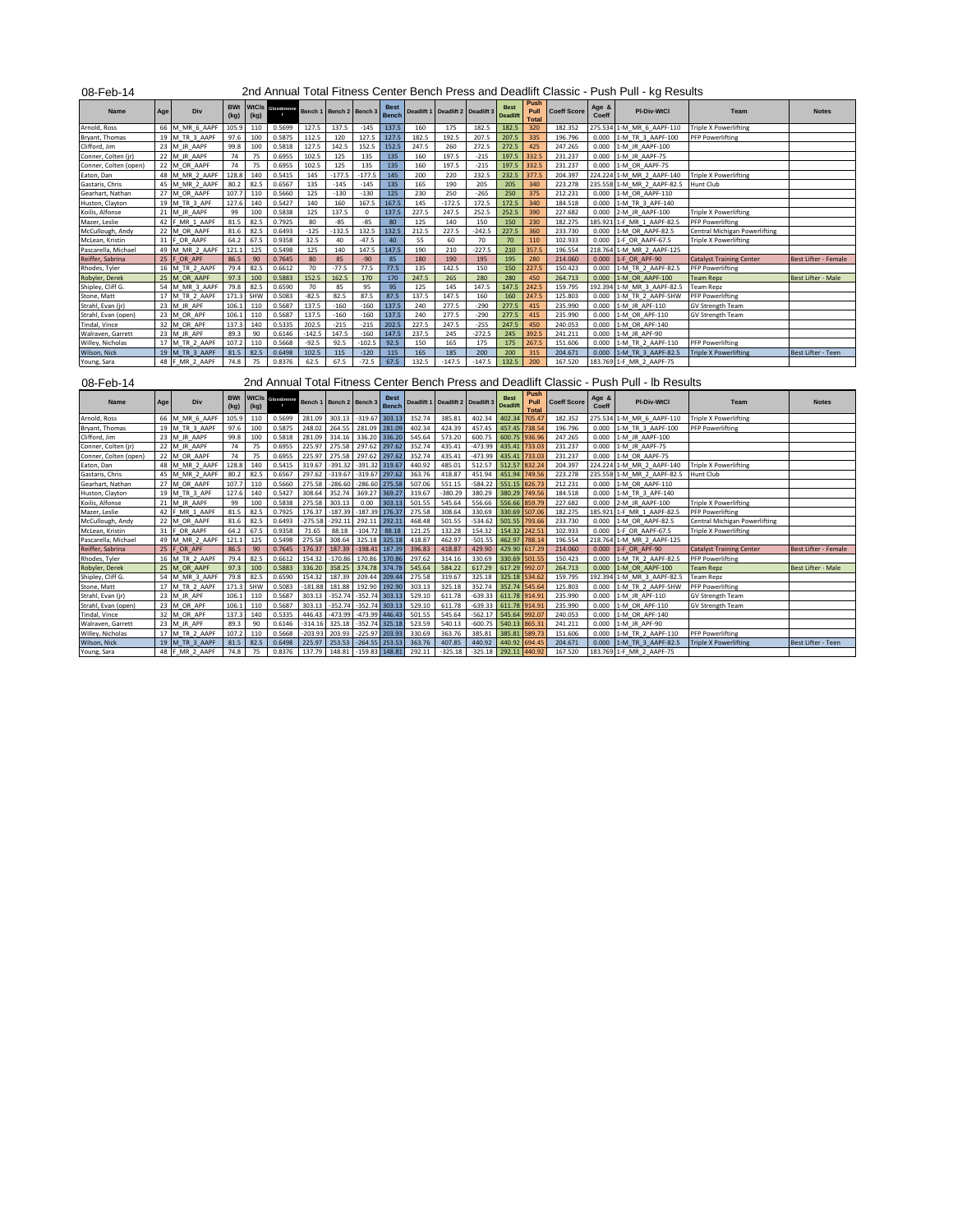| 08-Feb-14 | 2nd Annual Total Fitness Center Bench Press and Deadlift Classic - Bench Only - kg Results |
|-----------|--------------------------------------------------------------------------------------------|
|-----------|--------------------------------------------------------------------------------------------|

| <b>Name</b>                   | Age | <b>Div</b>     |       | $(kg)$ $(kg)$ | <b>BWt</b> WtCls Glossbrenn | Bench 1  | Bench <sub>2</sub> | Bench 3  | <b>Best</b><br><b>Bench</b> | <b>Coeff Score</b> | Age &<br>Coeff  | <b>PI-Div-WtCl</b>      | Team                  |
|-------------------------------|-----|----------------|-------|---------------|-----------------------------|----------|--------------------|----------|-----------------------------|--------------------|-----------------|-------------------------|-----------------------|
| Castenada, Jimmy              |     | 59 M MR 4 AAPF | 89.9  | 90            | 0.6143                      | 102.5    | $-115$             | 115      | 115                         | 70.639             |                 | 92.890 1-M MR 4 AAPF-90 | <b>Team Repz</b>      |
| Coleman, Marvin (m2 multi)    |     | 46 M MEM 2 APF | 89.4  | 90            | 0.6142                      | $-297.5$ | $-297.5$           | $-307.5$ | $\Omega$                    | 0.000              | $0.000 \quad 0$ |                         |                       |
| Coleman, Marvin (m2 single)   |     | 46 M MES 2 APF | 89.4  | 90            | 0.6142                      | $-297.5$ | $-297.5$           | $-307.5$ | $\Omega$                    | 0.000              | $0.000$ 0       |                         |                       |
| Coleman, Marvin (open multi)  |     | 46 M OEM APF   | 89.4  | 90            | 0.6142                      | $-297.5$ | $-297.5$           | $-307.5$ | $\Omega$                    | 0.000              | $0.000 \quad 0$ |                         |                       |
| Coleman, Marvin (open single) |     | 46 M OES APF   | 89.4  | 90            | 0.6142                      | $-297.5$ | $-297.5$           | $-307.5$ | $\Omega$                    | 0.000              | $0.000 \ 0$     |                         |                       |
| Havens, Mark                  |     | 32 M OR AAPF   | 155.9 | <b>SHW</b>    | 0.5192                      | 205      | $-215$             | 215      | 215                         | 111.617            |                 | 0.000 1-M OR AAPF-SHW   |                       |
| Henderson, Nia                |     | 28 F OR AAPF   | 118.5 | <b>SHW</b>    | 0.6798                      | 110      | $-122.5$           | 122.5    | 122.5                       | 83.276             |                 | 0.000 1-F OR AAPF-SHW   |                       |
| Kley, Josh                    |     | 29 M OR AAPF   | 88.1  | 90            | 0.6193                      | $-112.5$ | 112.5              | $-130$   | 112.5                       | 69.666             |                 | 0.000 1-M OR AAPF-90    | Triple X Powerlifting |
| Nonthaweth, Kenny             |     | 32 M OR AAPF   | 64.4  | 67.5          | 0.7797                      | $-115$   | 115                | 120      | 120                         | 93.564             |                 | 0.000 1-M OR AAPF-67.5  |                       |

08-Feb-14

2nd Annual Total Fitness Center Bench Press and Deadlift Classic - Bench Only - lb Results

| Name                          | Age | Div                     | <b>BWt</b><br>(kq) | (kq)       | WtCls Glossbrenn | Bench 1     | Bench <sub>2</sub> | Bench 3                 | <b>Best</b><br><b>Bench</b> | <b>Coeff Score</b> | Age $8$<br>Coeff | <b>PI-Div-WtCl</b>      | <b>Team</b>                  |
|-------------------------------|-----|-------------------------|--------------------|------------|------------------|-------------|--------------------|-------------------------|-----------------------------|--------------------|------------------|-------------------------|------------------------------|
| Castenada, Jimmy              | 59  | _MR_4_AAPF<br><b>IM</b> | 89.9               | 90         | 0.6143           | 225.9715    | $-253.529$         | 253.529                 | 253.529                     | 70.639             |                  | 92.890 1-M MR 4 AAPF-90 | Team Repz                    |
| Coleman, Marvin (m2 multi)    |     | 46 M MEM 2 APF          | 89.4               | 90         | 0.6142           | $-655.8685$ |                    | $-655.8685$ $-677.9145$ | $\Omega$                    | 0.000              | $0.000$ 0        |                         |                              |
| Coleman, Marvin (m2 single)   |     | 46 M MES 2 APF          | 89.4               | 90         | 0.6142           | $-655.8685$ |                    | $-655.8685$ $-677.9145$ | $\Omega$                    | 0.000              | $0.000 \quad 0$  |                         |                              |
| Coleman, Marvin (open_multi)  |     | 46 M OEM APF            | 89.4               | 90         | 0.6142           | $-655.8685$ | $-655.8685$        | $-677.9145$             | $\Omega$                    | 0.000              | $0.000$ $ 0$     |                         |                              |
| Coleman, Marvin (open single) |     | 46 M OES APF            | 89.4               | 90         | 0.6142           | $-655.8685$ |                    | $-655.8685$ $-677.9145$ | $\Omega$                    | 0.000              | $0.000$ 0        |                         |                              |
| Havens, Mark                  |     | 32 M OR AAPF            | 155.9              | <b>SHW</b> | 0.5192           | 451.943     | $-473.989$         | 473.989                 | 473.989                     | 111.617            |                  | 0.000 1-M OR AAPF-SHW   |                              |
| Henderson, Nia                |     | 28 F OR AAPF            | 118.5              | <b>SHW</b> | 0.6798           | 242.506     | $-270.0635$        | 270.0635                | 270.0635                    | 83.276             |                  | 0.000 1-F OR AAPF-SHW   |                              |
| Kley, Josh                    | 29  | M OR AAPF               | 88.1               | 90         | 0.6193           | $-248.0175$ | 248.0175           | $-286.598$              | 248,0175                    | 69.666             | 0.000            | 1-M OR AAPF-90          | <b>Triple X Powerlifting</b> |
| Nonthaweth, Kenny             |     | 32 M OR AAPF            | 64.4               | 67.5       | 0.7797           | $-253.529$  | 253.529            | 264.552                 | 264.552                     | 93.564             |                  | 0.000 1-M OR AAPF-67.5  |                              |